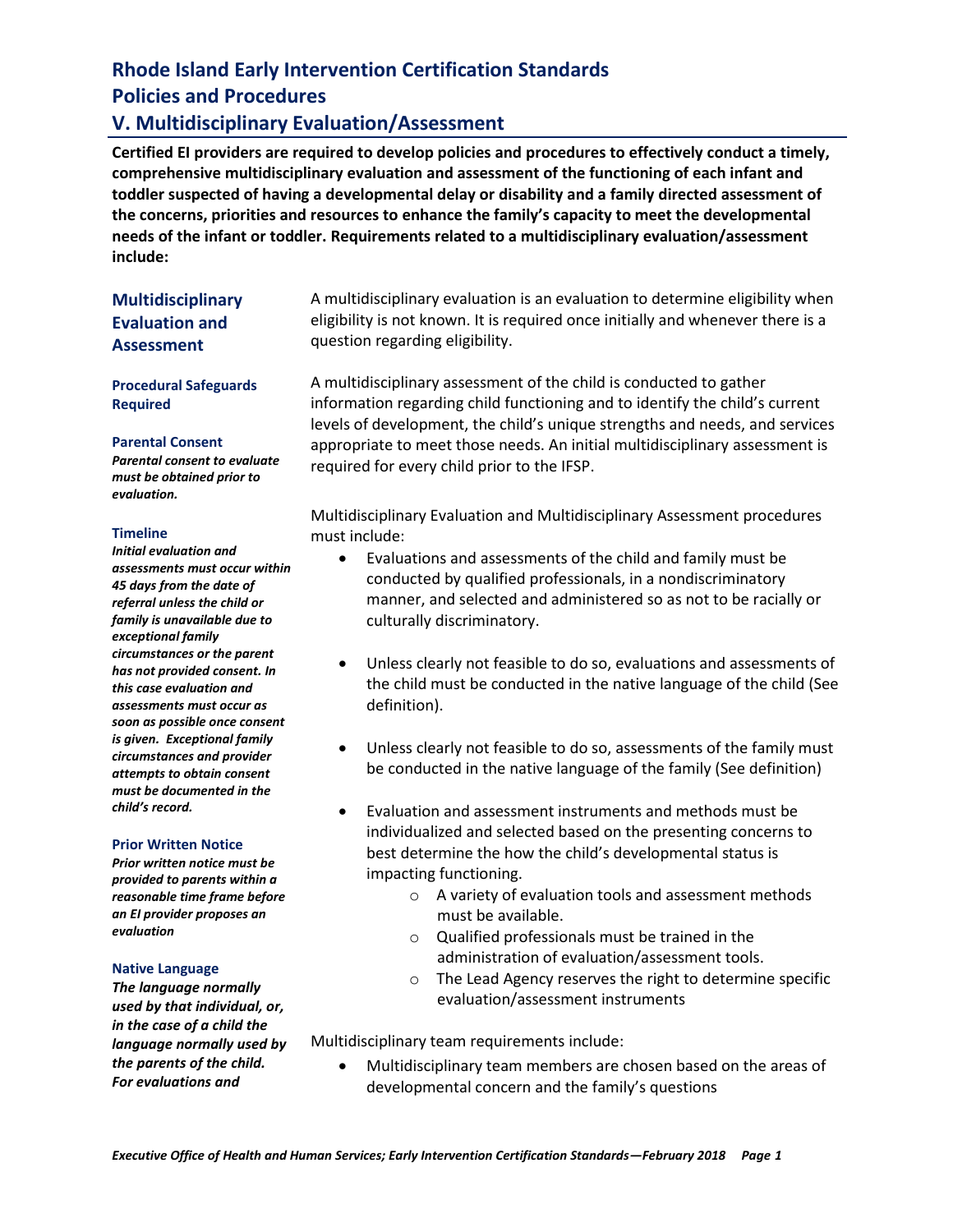# **V. Multidisciplinary Evaluation/Assessment**

*assessments, the language normally used by the child if determined developmentally appropriate by qualified personnel conducting the evaluation or assessment. Native language when used with respect to an individual who is deaf or hard of hearing, blind or visually impaired, or for an individual with no written language, means the mode of communication normally used by the individual (such as sign language, braille, or oral communication)*

- Each multidisciplinary evaluation/assessment includes at least two members of a multidisciplinary team and a family member that actively participate in the process.
- The two multidisciplinary team members must be from two different disciplines (professions). The evaluation may be conducted by one individual who is qualified in more than one discipline or profession. The team must include the service coordinator if not already part of the evaluation team.

### **Multidisciplinary Evaluation**

Multidisciplinary Evaluation procedures include:

- Identification of the child's level of functioning in five developmental areas:
	- 1. Cognitive
	- 2. Physical (motor, vision and hearing)
	- 3. Communication (expressive and receptive language)
	- 4. Social/Emotional
	- 5. Adaptive development
- Administering a norm referenced standardized tool to conduct a multidisciplinary evaluation of all areas of development to determine eligibility when eligibility is not known.
- Obtaining the child's history (including a parent interview).
- Gathering information from other sources such as family members, other caregivers, medical providers, social workers and educators if necessary to understand the full scope of the child's strengths and needs.
- Reviewing medical, educational and other records
	- o Outside evaluations/medical records can be used to determine eligibility (without conducting an evaluation) if those records indicate that the child's level of functioning in one or more areas of development constitutes a significant developmental delay (2 standard deviations below the mean in at least one area of development or 1.5 standard deviations from the mean in two or more areas of development) or the child has a diagnosed Single Established Condition. A multidisciplinary assessment of the child and family directed assessment is still required.
- No single procedure may be used as the sole criterion to determine eligibility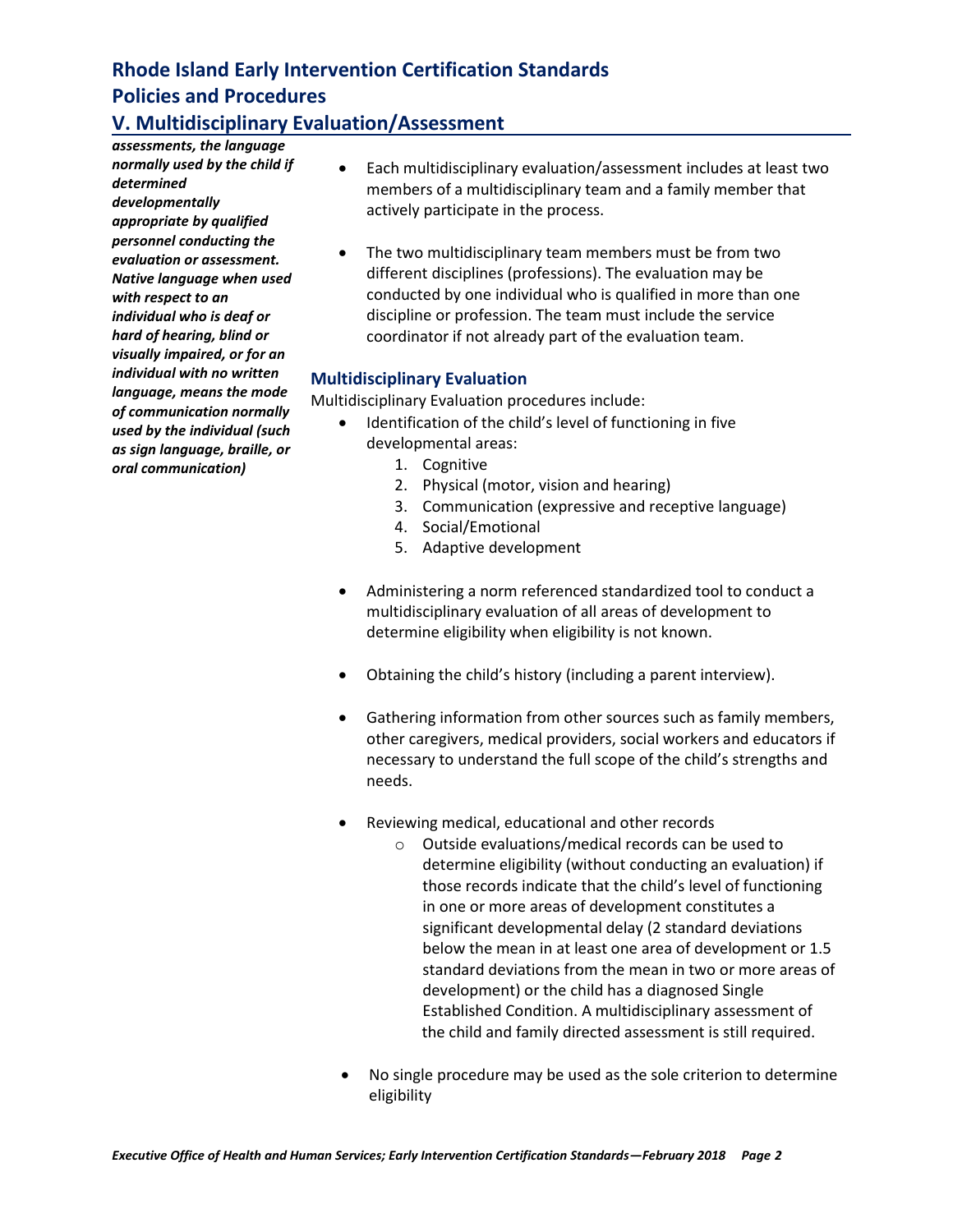# **V. Multidisciplinary Evaluation/Assessment**

#### **Multidisciplinary Assessment**

Multidisciplinary assessment procedures to identify the child's unique strengths and needs and the early intervention services appropriate to meet those needs must include:

- An assessment of the child's functioning in all 5 areas of development in the context of daily routines and activities; and an assessment of the child's functioning in the three integrated global outcomes $<sup>1</sup>$  utilizing:</sup>
	- o A review of the results of the multidisciplinary evaluation
	- o Parent report and personal observations of the child
	- o The identification of the child's needs in all developmental areas
	- o Information gathered regarding the child's functioning in the three integrated global outcomes.
- A family directed assessment must be conducted to identify the family's concerns, priorities and resources and the supports and services necessary to enhance the family's capacity to meet the developmental needs of their child. This assessment must:
	- o be voluntary on the part of each family member participating
	- o be based on information obtained through an assessment tool and through an interview with those family members who elect to participate in the assessment
	- o be conducted in the language or mode of communication normally used by the family member being assessed unless not feasible to do so
	- o include the family's description of its resources, priorities and concerns related to enhancing their child's development.
	- o be summarized in the IFSP and utilized in the development of the IFSP if the child is eligible.
- Assessments of the child and family may occur simultaneously with the multidisciplinary evaluation if the requirements for each are met.

l

 $1$  The three global outcomes are:

<sup>1.</sup> Demonstrate positive social emotional skills (including positive social relationships);

<sup>2.</sup> Acquire and use knowledge and skills including early language/communication and early literacy skills;

<sup>3.</sup> Use of appropriate actions to meet needs.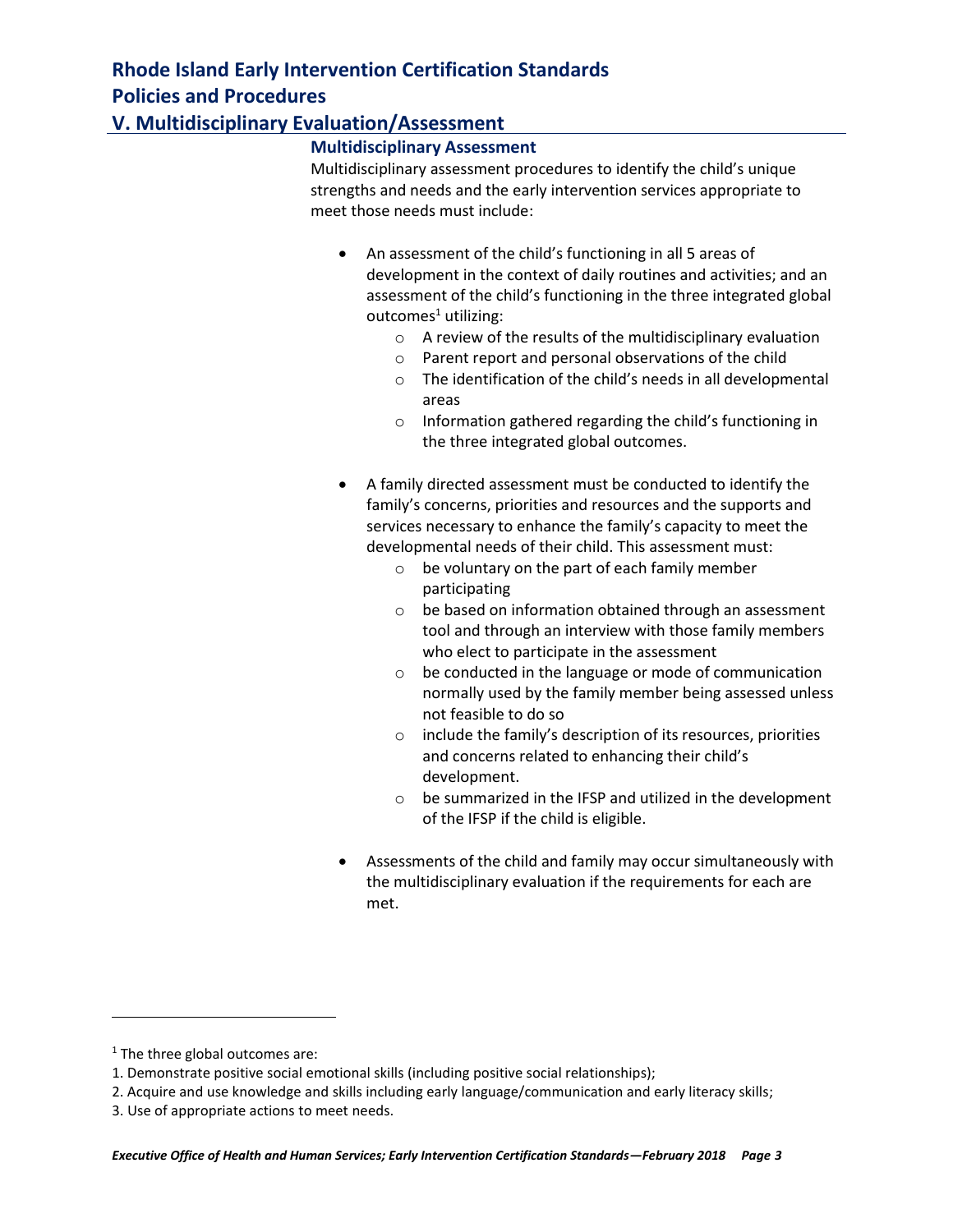# **V. Multidisciplinary Evaluation/Assessment**

|                                                                                                                                                                           | Evaluation, reseasnicht                                                                                                                                                                                                                                                                                                                                                                                                                                                                                                |  |
|---------------------------------------------------------------------------------------------------------------------------------------------------------------------------|------------------------------------------------------------------------------------------------------------------------------------------------------------------------------------------------------------------------------------------------------------------------------------------------------------------------------------------------------------------------------------------------------------------------------------------------------------------------------------------------------------------------|--|
| <b>Informed Clinical</b><br><b>Opinion</b>                                                                                                                                | Informed Clinical Opinion is the way in which a team utilizes their<br>cumulative knowledge and experience to evaluate and assess a child and to<br>interpret the results of evaluation and assessment instruments.                                                                                                                                                                                                                                                                                                    |  |
|                                                                                                                                                                           | Evaluation/assessment team members must use informed clinical<br>٠<br>opinion to interpret all evaluation data and test results.                                                                                                                                                                                                                                                                                                                                                                                       |  |
|                                                                                                                                                                           | Informed Clinical Opinion can be used on an independent basis to<br>٠<br>determine eligibility when other instruments do not definitively<br>establish eligibility (See Eligibility).                                                                                                                                                                                                                                                                                                                                  |  |
|                                                                                                                                                                           | Informed clinical opinion is never to be used to negate the results<br>٠<br>of evaluation instruments used to establish eligibility.                                                                                                                                                                                                                                                                                                                                                                                   |  |
| <b>Documentation of</b>                                                                                                                                                   | The results of the evaluation/assessment must be:                                                                                                                                                                                                                                                                                                                                                                                                                                                                      |  |
| <b>Multidisciplinary</b><br><b>Evaluation/Assessment</b>                                                                                                                  | Summarized in the IFSP in descriptive, jargon free language<br>$\bullet$<br>understood by the family and include all sources of information.<br>Summaries must address the following in each domain:<br>o Present levels of development<br>Strengths<br>$\circ$<br><b>Needs</b><br>$\circ$                                                                                                                                                                                                                             |  |
|                                                                                                                                                                           | Impact on the child's functioning in everyday routines and<br>$\circ$<br>typical activities                                                                                                                                                                                                                                                                                                                                                                                                                            |  |
|                                                                                                                                                                           | The assessment must be summarized on the Rhode Island Early<br>$\bullet$<br>Intervention/Early Childhood Special Education Child Outcomes<br>Summary Form utilizing all sources of information to address:<br>The child's positive social relationships, use of knowledge<br>$\circ$<br>and skills and the ability to take action to get his or her<br>needs met in everyday routines and activities across<br>settings and situations<br>The child's skills and abilities compared to age<br>$\circ$<br>expectations. |  |
| Eligibility/<br><b>IFSP Meeting</b><br><b>Procedural Safeguards</b><br><b>Required</b>                                                                                    | An Eligibility/IFSP Meeting which meets regulatory requirements (left)<br>must be convened with the family within 45 days of the referral. The<br>child's present levels of development are discussed with the parent using<br>the framework of the three global child outcomes and how the child's<br>functioning compares to peers. The child's eligibility for Early Intervention<br>is determined.                                                                                                                 |  |
| <b>Prior Written Notice</b><br>Prior written notice must be<br>provided to parents within<br>a reasonable time frame<br>before an El provider<br>proposes an IFSP Meeting | The Eligibility/IFSP Meeting occurs for all children whether they are eligible<br>or not.<br>Meeting arrangements must be made with, and written notice<br>$\bullet$<br>provided to the family and other participants early enough before<br>the meeting date to ensure they will be able to attend. Prior                                                                                                                                                                                                             |  |
|                                                                                                                                                                           |                                                                                                                                                                                                                                                                                                                                                                                                                                                                                                                        |  |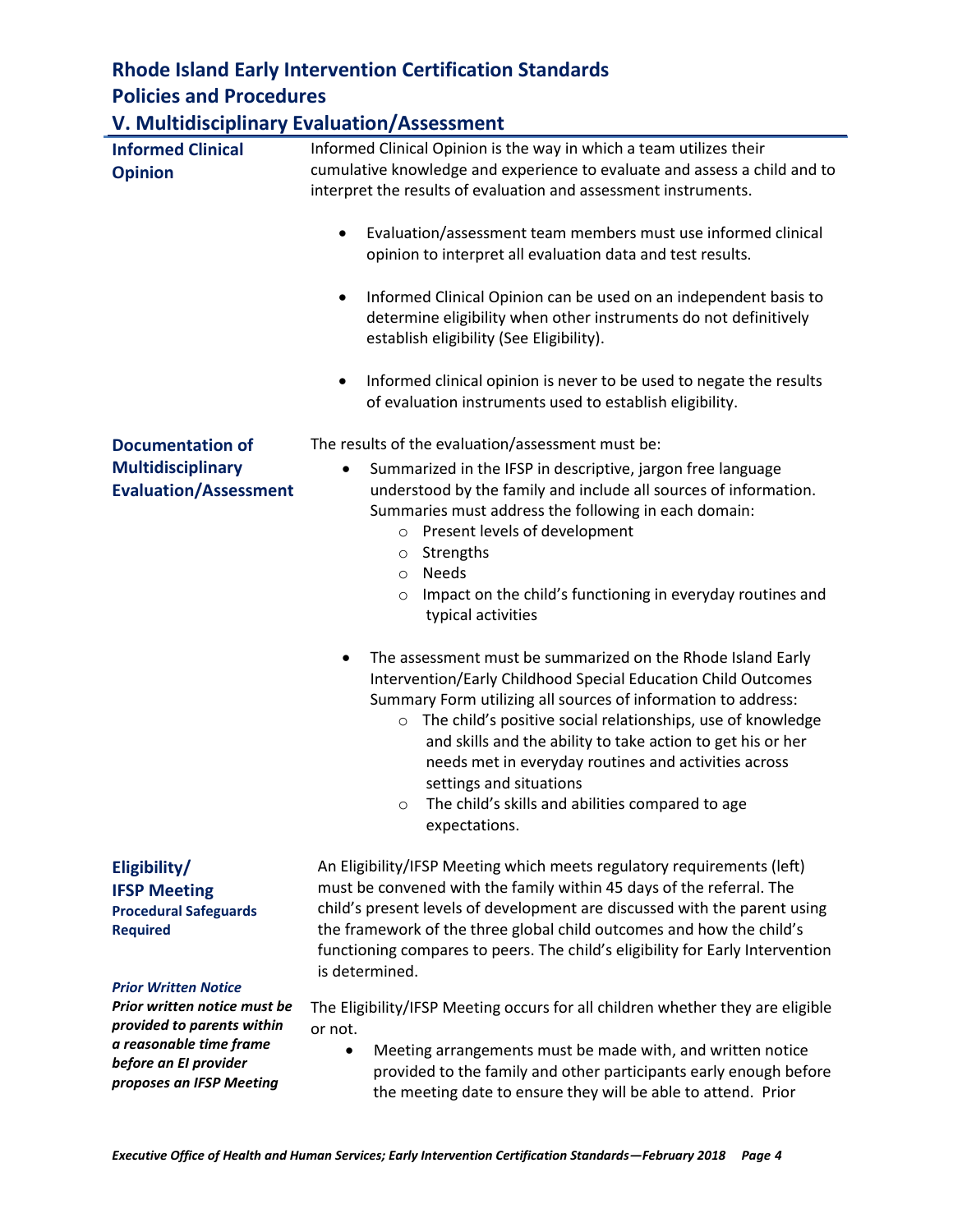# **V. Multidisciplinary Evaluation/Assessment**

| Eligibility/<br><b>IFSP Meeting</b>                                                                               | written notice is required which includes the parent's right to<br>dispute the eligibility determination and information regarding the<br>right to appeal.                                                                                                                                                                                                                                                                                                                                                                                                                                                                                                                                                                                                                                 |                                                                                                                                                                                                            |  |
|-------------------------------------------------------------------------------------------------------------------|--------------------------------------------------------------------------------------------------------------------------------------------------------------------------------------------------------------------------------------------------------------------------------------------------------------------------------------------------------------------------------------------------------------------------------------------------------------------------------------------------------------------------------------------------------------------------------------------------------------------------------------------------------------------------------------------------------------------------------------------------------------------------------------------|------------------------------------------------------------------------------------------------------------------------------------------------------------------------------------------------------------|--|
| (Continued)                                                                                                       |                                                                                                                                                                                                                                                                                                                                                                                                                                                                                                                                                                                                                                                                                                                                                                                            |                                                                                                                                                                                                            |  |
| <b>Timeline Required</b><br>An Eligibility/IFSP meeting<br>must occur within 45 days<br>from the date of referral | The meeting must occur in a setting and time convenient for the<br>family<br>In the native language of family or other mode of<br>$\circ$<br>communication used by the family unless it is clearly not<br>feasible to do so                                                                                                                                                                                                                                                                                                                                                                                                                                                                                                                                                                |                                                                                                                                                                                                            |  |
| ٠<br>٠                                                                                                            | Participants must include the parent(s), EI service coordinator, and<br>others as requested by the parent if feasible to do so. (Parents<br>may include other family members, persons outside the family,<br>advocates, etc.)<br>○ A person or persons directly involved in conducting the<br>evaluation of the child and assessment of the child and<br>family or if necessary that person's involvement through<br>other means is acceptable such as making pertinent<br>records available at the meeting, or an authorized<br>representative, or by conference call.<br>Information documented on the Rhode Island Early<br>Intervention/Early Childhood Special Education Child Outcome<br>Summary Form regarding the three integrated global outcomes is<br>discussed and summarized. |                                                                                                                                                                                                            |  |
|                                                                                                                   | If the child is not eligible the<br>following occurs:<br>Notification is provided<br>in writing that the child is<br>not eligible.<br>A written summary of the<br>evaluation results is<br>provided to the parent.<br>The parent is provided<br>with Procedural<br>Safeguards.<br>The parent is provided<br>with information<br>regarding community<br>resources as appropriate.                                                                                                                                                                                                                                                                                                                                                                                                           | If the child is eligible the<br>following occurs:<br>An initial discussion<br>regarding concerns,<br>priorities and resources<br>of the parent.<br>A Physician's<br>Authorization is sent and<br>obtained. |  |

**On Going Assessment** Ongoing assessment means the procedures used by qualified professionals to identify the child's unique strength and needs and the early intervention services appropriate to meet those needs throughout the child's eligibility.